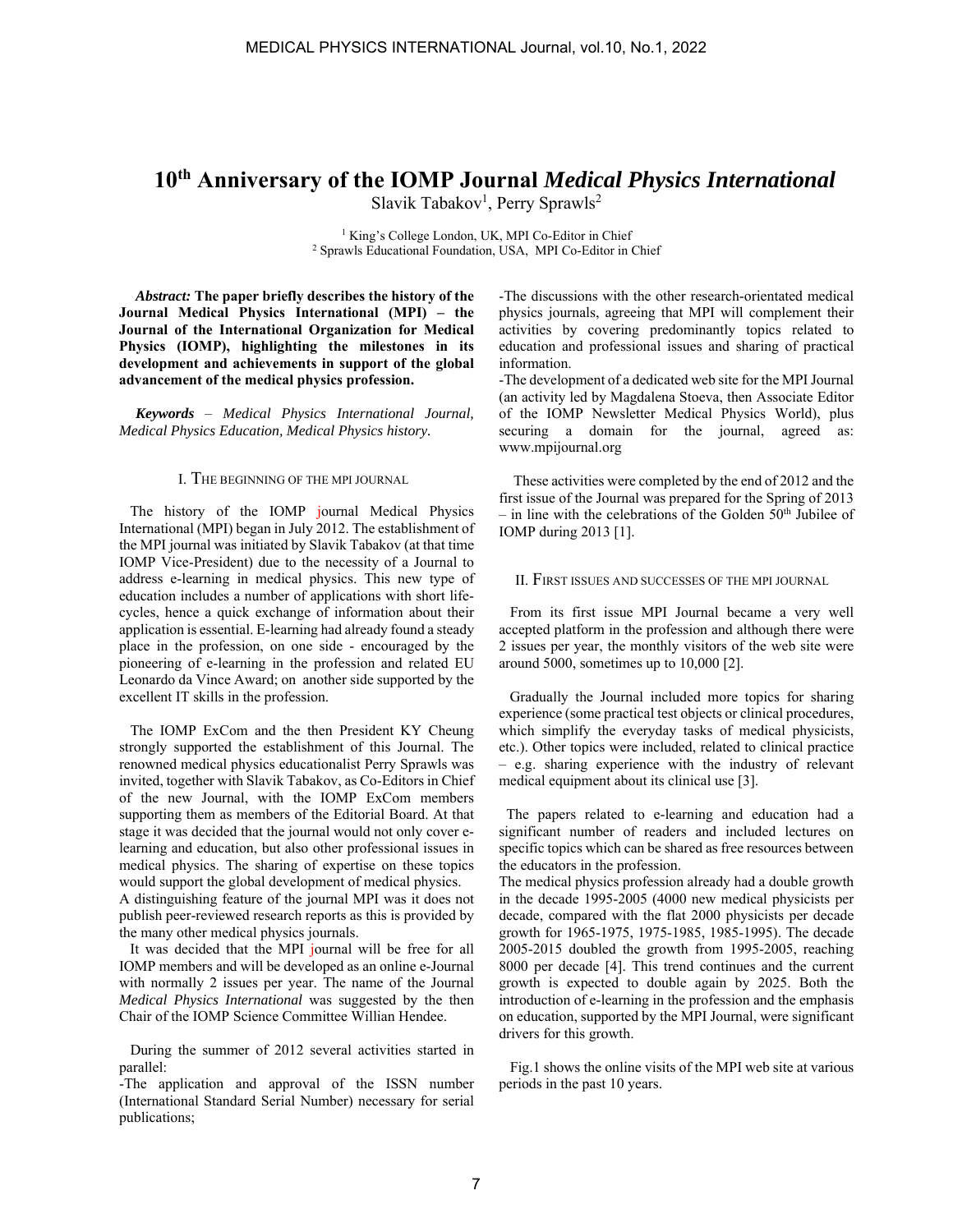

Fig.1 a. Number of MPI website visitors (per month) during the first 3 years of MPI (2013-2015) *– official website statistics* 



Fig.1.b. Distribution of MPI website visitors per continent for a period of 9 months: Sep 2017 to April 2018 (this period covers the time around one issue (starting after one issue has been published in June 2017, a second Issue has been published in Dec 2017 and before the third issue has been issued in May 2018) *– official website statistics* 

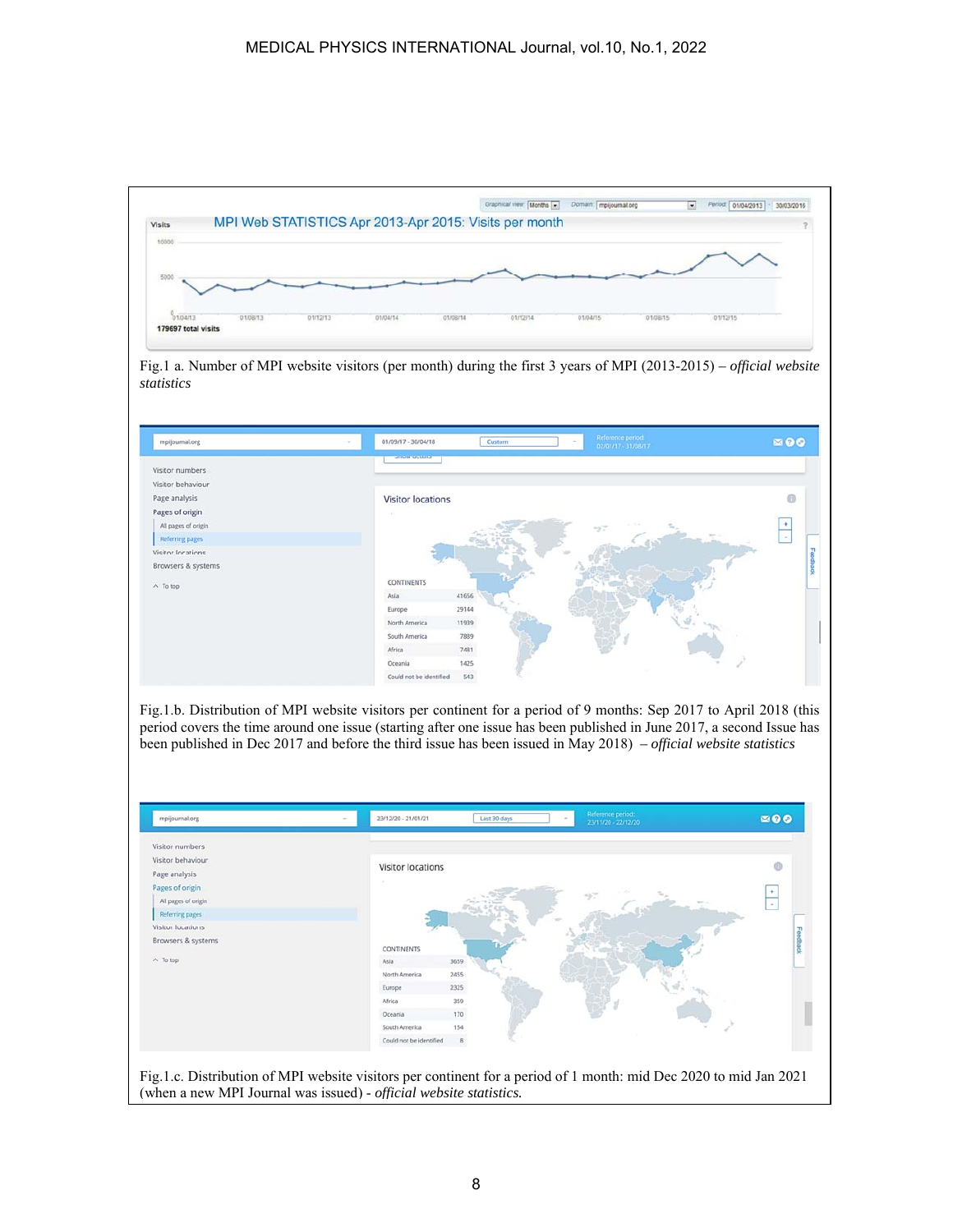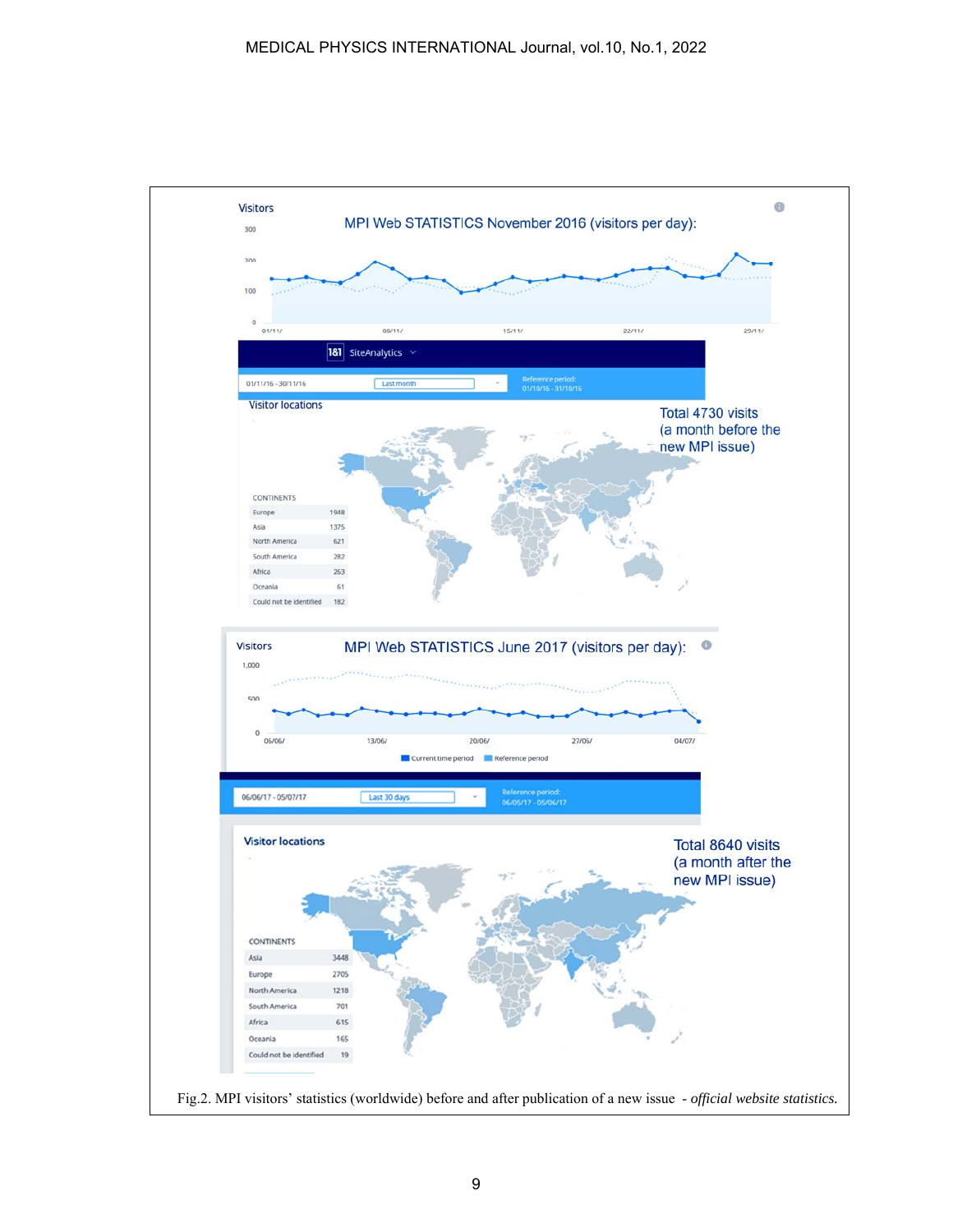Fig.1 presents the official server statistic for the period between 2013 and 2021. Fig.1.a presents the visitors per month, while Fig.1.b, c - the geographical spread of MPI readers.

 Fig.2 shows the MPI website visitors per day - one month before a new issue and one month immediately after a new issue has been published.

All papers in MPI are free to download. Some of these have thousands of downloads, and 6 papers have over 10,000 downloads.

### III. MPI CONTENT DEVELOPMENT

 Over time the content of MPI was enriched with various publications by colleagues from over 70 countries. Some abstracts of PhD theses were also published, thus monitoring the level of development in various countries.

From 2015 MPI began publishing specific papers about free educational resources, especially from the rich library of the AAPM (an activity led by P Sprawls). This was very useful for the colleagues from LMI countries.

From 2018 MPI started working with the IOMP Regional Organisations to collect information about the professional development from almost all National Members Organisations. This activity was led by S Tabakov, together with the Presidents and Secretaries General of all 6 RO. The volumes included information from 65 countries, distributed as follows:

in Latin America (ALFIM) from 2019 [5]; in Africa (FAMPO) from 2019 [6]; in South-East Asia (SEAFOMP) from 2020 [7]; in Asia and Oceania (AFOMP) from 2020 [8]; in the Middle East (MEFOMP) from 2021 [9]; in Europe (EFOMP) from 2021 [10].

From its first volume to the current volume 10, MPI has published 331 papers on education, professional developments, new resources and books, etc. These papers are about 1600 pages.

In addition to these papers MPI published various documents and guides from organizations (as IAEA), large international activities and MSc abstracts of the ICTP-University of Trieste international MSc programme with students from Low-and-Middle Income (LMI) countries [11]. These publications are about 400 pages.

The overall volume of the papers, published in MPI is about 2000 pages.

### IV. MPI PUBLICATION OF CONFERENCE ABSTRACTS

From its 2nd issue MPI started to publish abstracts of the International Conferences on Medical Physics (ICMP). These were prepared by the Editors of the respective Conference. Together with these MPI published also the abstracts of the Conferences/Congresses of the IOMP Regional Organisations (RO) and related activities. So far the published abstracts are from:

-20th ICMP: Brighton, UK, September 1-4, 2013;

-RPM 2014: Varna, Bulgaria, 30 May-2 June 2014;

-22nd ICMP: Bangkok, Thailand, 9 – 12 December, 2016;

-24th ICMP: Santiago, Chile, 9 – 12 September, 2019

-AOCMP: Phuket, Thailand, 3-5 December 2020

 By 2022 MPI has published about 2100 pages of abstracts from these international events.

#### V. MPI SPECIAL ISSUE ON HISTORY OF MEDICAL PHYSICS

In 2016 a project was initiated by S Tabakov aiming to cover the History of Medical Physics. This project was decided to be published as Special Issues, the first one being published in 2018. Initially Editors of the Series of publications on the subject were S Tabakov and P Sprawls and in 2020 G Ibbott joined the Editorial team. A special subwebsite was developed for the History issues by the MPI Technical Editor M Stoeva (then Chair of the Medical Physics World Board) [12]. So far 7 Special Issues have been published covering:

Special issue 1 [13]: \*X-ray Tubes Development; \*Film-Screen Radiography Receptor Development; \*History of Medical Physics e-Learning Introduction and First Steps

Special issue 2 [14]: \*Fluoroscopic Technology from 1895 to 2019; \*The Scientific and Technological Developments in Mammography; \*Review of the Physics of Mammography

Special issue 3 [15]: \*History of Dental Radiography ; \*The History of Contrast Media Development in X-Ray Diagnostic Radiology; \*Medical Physics Development in Africa

Special issue 4 [16]: \*A Retrospective of Cobalt-60 Radiation Therapy; \*The Many Steps and Evolution in the Development of Computed Tomography; \*Medical Physics Development in South-East Asia; \*History of Medical Physics Education and Training in Central and Eastern Europe

Special issue 5 [17]: \* Ultrasound - the First 50 Years;\*Measurement of Acoustic Pressure and Intensity Using Hydrophones;\* Measurement of Acoustic Power and